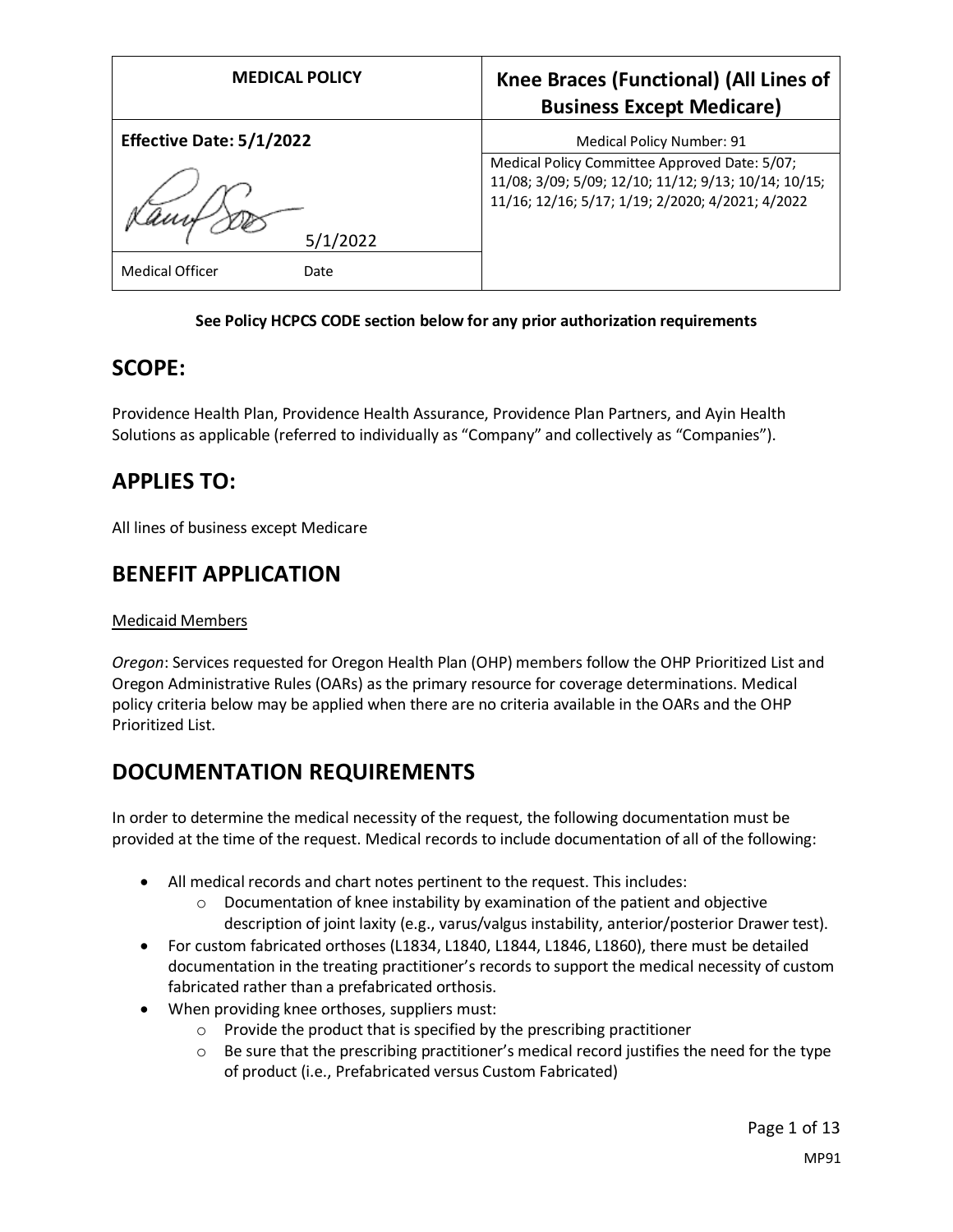- $\circ$  Only bill for the HCPCS code that accurately reflects both the type of orthosis and the appropriate level of fitting
- o Have detailed documentation in supplier's records that justifies the code selected
- The beneficiary's condition (diagnosis code) that necessitates the need for the knee orthosis must be included on the claim.

# **POLICY CRITERIA**

This policy is based on the Centers for Medicare & Medicaid Services Local Coverage Determination (LCD): Knee Orthoses (L33318) and Local Coverage Article (LCA): Knee Orthoses – Policy Article  $($ A52465 $)$ .<sup>1,2</sup> This CMS guidance was identified as of the last policy review date on 3/3/2022.

#### **Prefabricated Knee Orthoses**

- I. A knee orthosis with joints (L1810, L1812) or knee orthosis with condylar pads and joints with or without patellar control (L1820) may be considered **medically necessary and covered** for ambulatory patients who have weakness or deformity of the knee and require stabilization.
- II. A knee orthosis with a locking knee joint (L1831) or a rigid knee orthosis (L1836) may be **medically necessary and covered** for patients with flexion or extension contractures of the knee with movement on passive range of motion testing of at least 10 degrees (i.e., a nonfixed contracture). (See [Policy Guidelines](#page-4-0) for definitions of flexion and extension contractures).
- III. A knee immobilizer without joints (L1830), or a knee orthosis with adjustable knee joints (L1832, L1833), or a knee orthosis, with an adjustable flexion and extension joint that provides both medial-lateral and rotation control (L1843, L1845, L1851, L1852), may be considered **medically necessary and covered** if the patient has had recent injury to or a surgical procedure on the knee(s). (Please refer to the LCA A52465 for ICD-10 codes that support medical necessity [Groups 2 or 4 Code Sections]).
- IV. Knee orthoses L1832, L1833, L1843, L1845, L1851 and L1852 may be considered **medically necessary and covered** for a patient who is ambulatory and has knee instability due to a condition specified in Group 4 ICD-10 codes in the LCA A52465.
- V. A knee orthosis, Swedish type, prefabricated (L1850) may be considered **medically necessary and covered** for a patient who is ambulatory and has knee instability due to genu recurvatum - hyperextended knee, congenital or acquired. (Please refer to the LCA A52465 for ICD-10 codes that support medical necessity [Groups 5 Code Sections]).
- VI. If the criteria  $(I. V.)$  above are not met, a knee orthosis is considered **not medically necessary and not covered**.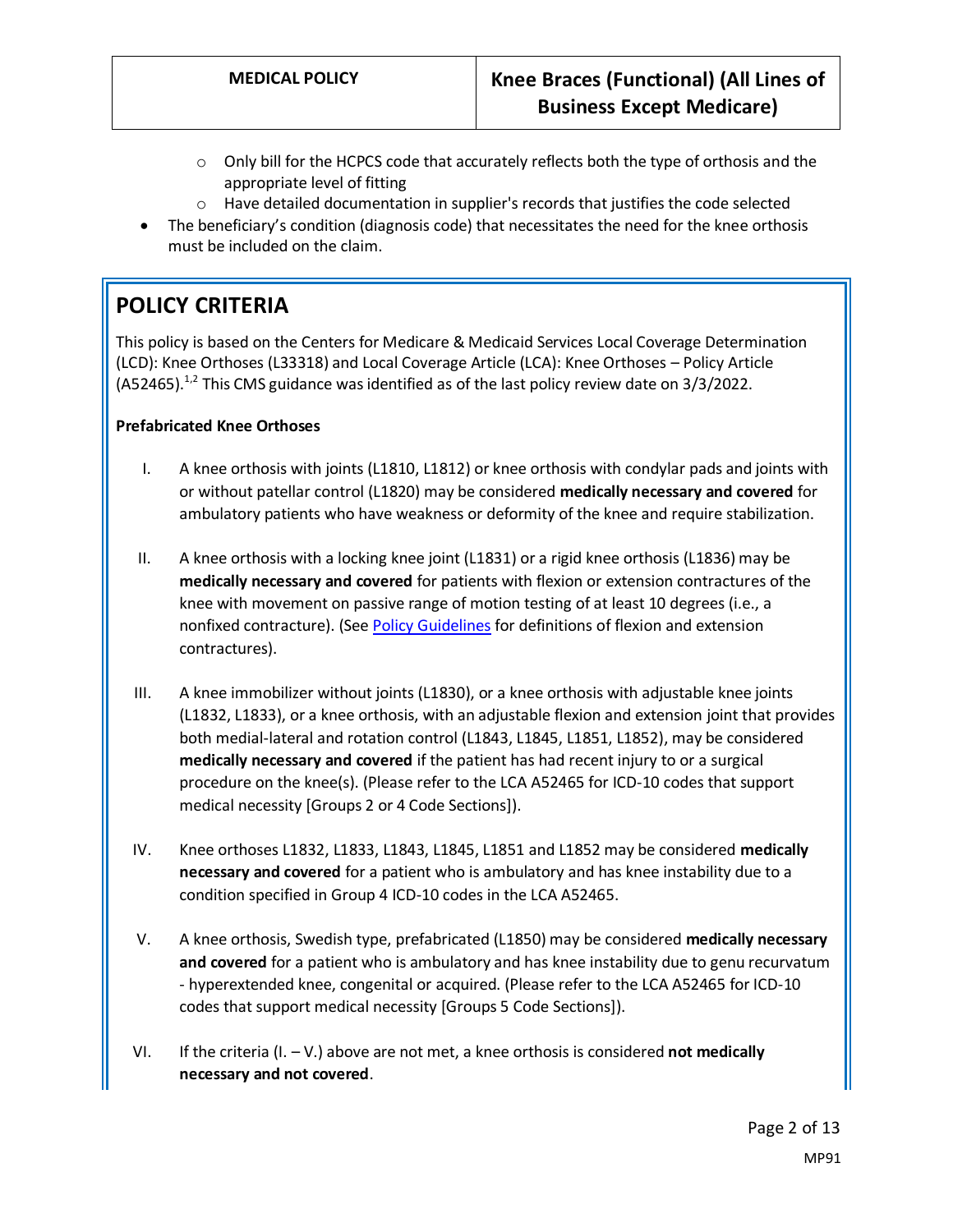An inflatable air bladder (also known as an inflatable air support chamber) incorporated into the design of a knee orthoses (L1847 or L1848) is considered **not medically necessary and not covered.**

#### **Additional Components and Features for Prefabricated Knee Orthoses**

- VII. Components or features that can be and frequently are physically incorporated in the specified prefabricated base orthosis, designated as "addition codes", may be considered **medically necessary and covered** when all of the following criteria  $(A - C)$  are met:
	- A. They are provided with the related base code orthosis; **and**
	- B. The base orthosis is reasonable and necessary; **and**
	- C. The addition is reasonable and necessary.
- VIII. Addition components and features are considered **not medically necessary and not covered** if the base orthosis criteria I. – VI. are not met.
	- IX. Components or features that can be physically incorporated in the specified prefabricated base orthosis are considered **not medically necessary and not covered** (Se[e Billing Guidelines](#page-7-0) for complete code list).

#### **Custom Fabricated Knee Orthoses (L1834, L1840, L1844, L1846, L1860)**

- X. A custom fabricated orthosis may be considered **medically necessary and covered** when there is a documented physical characteristic which requires the use of a custom fabricated orthosis instead of a prefabricated orthosis. Examples of situations which meet the criterion for a custom fabricated orthosis include, but are not limited to:
	- A. Deformity of the leg or knee
	- B. Size of thigh and calf
	- C. Minimal muscle mass upon which to suspend an orthosis.

Note: If a custom fabricated orthosis is provided but the medical record does not document why that item is medically necessary instead of a prefabricated orthosis, the custom fabricated orthosis will be denied as **not medically necessary and not covered**.

- XI. Custom fabricated orthoses (L1834, L1840, L1844, L1846, L1860) are considered **not medically necessary and not covered** in the treatment of knee contractures in cases where the patient is nonambulatory.
- XII. A custom fabricated knee immobilizer without joints (L1834) may be considered **medically necessary and covered** when the following criteria (A-B) are met: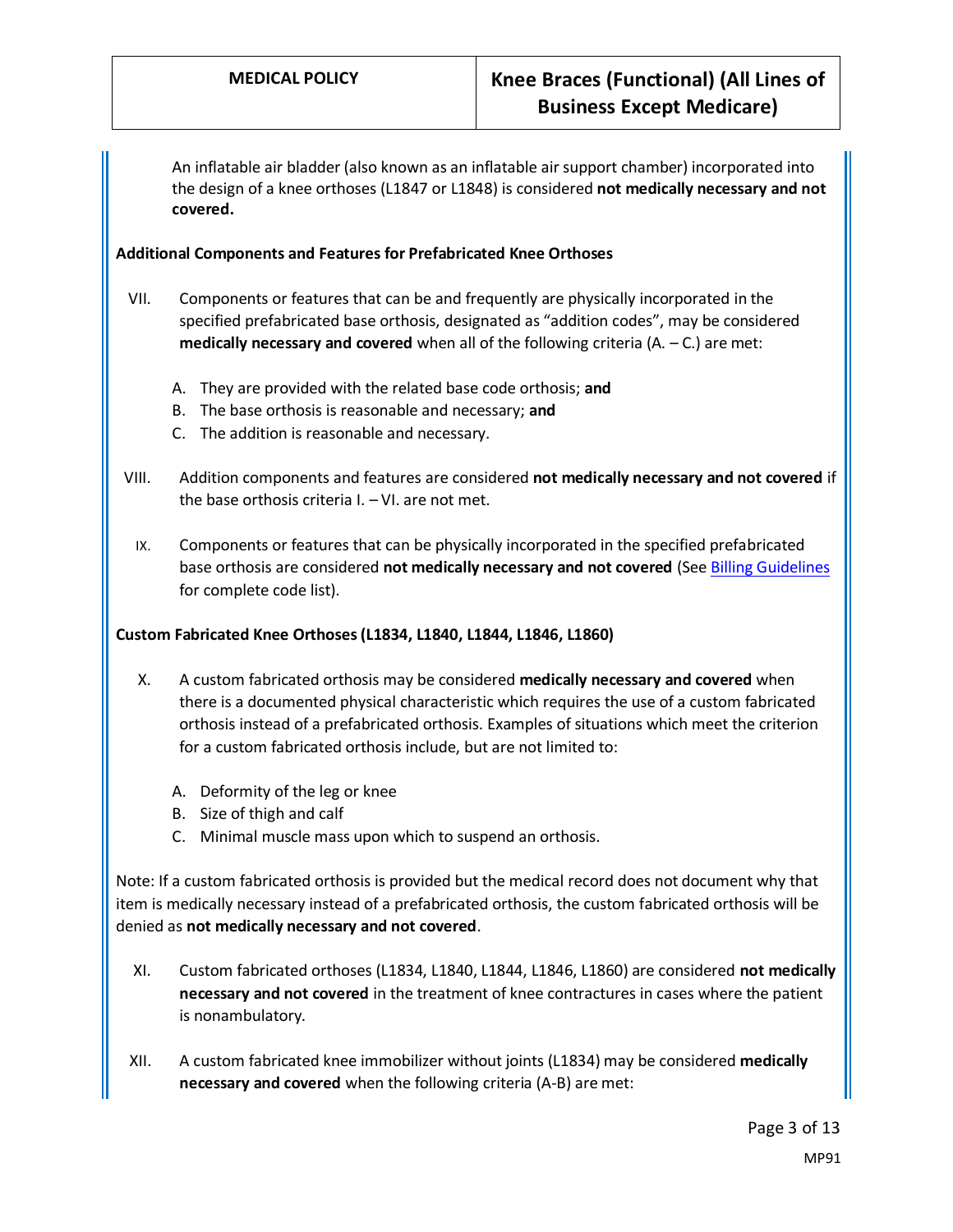- A. The coverage criteria for the prefabricated orthosis code L1830 (Criterion III) are met; **and**
- B. Criterion X is met.
- XIII. If an L1834 orthosis is provided and criterion XII. above is not met, the orthosis is considered **not medically necessary and not covered**.
- XIV. A custom fabricated derotation knee orthosis (L1840) may be considered **medically necessary and covered** for instability due to internal ligamentous disruption of the knee. (Please refer to the LCA A52465 for ICD-10 codes that support medical necessity [Group 3 Code Section]).
- XV. A custom fabricated knee orthosis with an adjustable flexion and extension joint (L1844, L1846) may be considered **medically necessary and covered** if the following criteria (A. - B.) are met:
	- A. The coverage criteria for the prefabricated orthosis codes L1843, L1845, L1851 and L1852 are met; **and**
	- B. Criterion X is met.
- XVI. If an L1844 or L1846 orthosis is provided and criterion XV. above is not met, the orthosis is considered **not medically necessary and not covered**.
- XVII. A custom fabricated knee orthosis with a modified supracondylar prosthetic socket (L1860) may be considered **medically necessary and covered** for a patient who is ambulatory and has knee instability due to genu recurvatum - hyperextended knee. . (Please refer to the LCA A52465 for ICD-10 codes that support medical necessity [Group 5 Code Section]).

#### **Additional Components and Features for Custom Knee Orthoses**

- XVIII. Components or features that can be and frequently are physically incorporated in the specified custom fabricated base orthosis, designated as "addition codes", may be considered **medically necessary and covered** when all of the following criteria (A. –C.) are met:
	- A. They are provided with the related base code orthosis; **and**
	- B. The base orthosis is reasonable and necessary; **and**
	- C. The addition is reasonable and necessary.
- XIX. Addition components and features are considered **not medically necessary and not covered** if the custom fabricated knee orthoses criteria X.-XVII. are not met.
- XX. Components or features that can be physically incorporated in the specified custom fabricated base orthosis are considered **not medically necessary and not covered.** These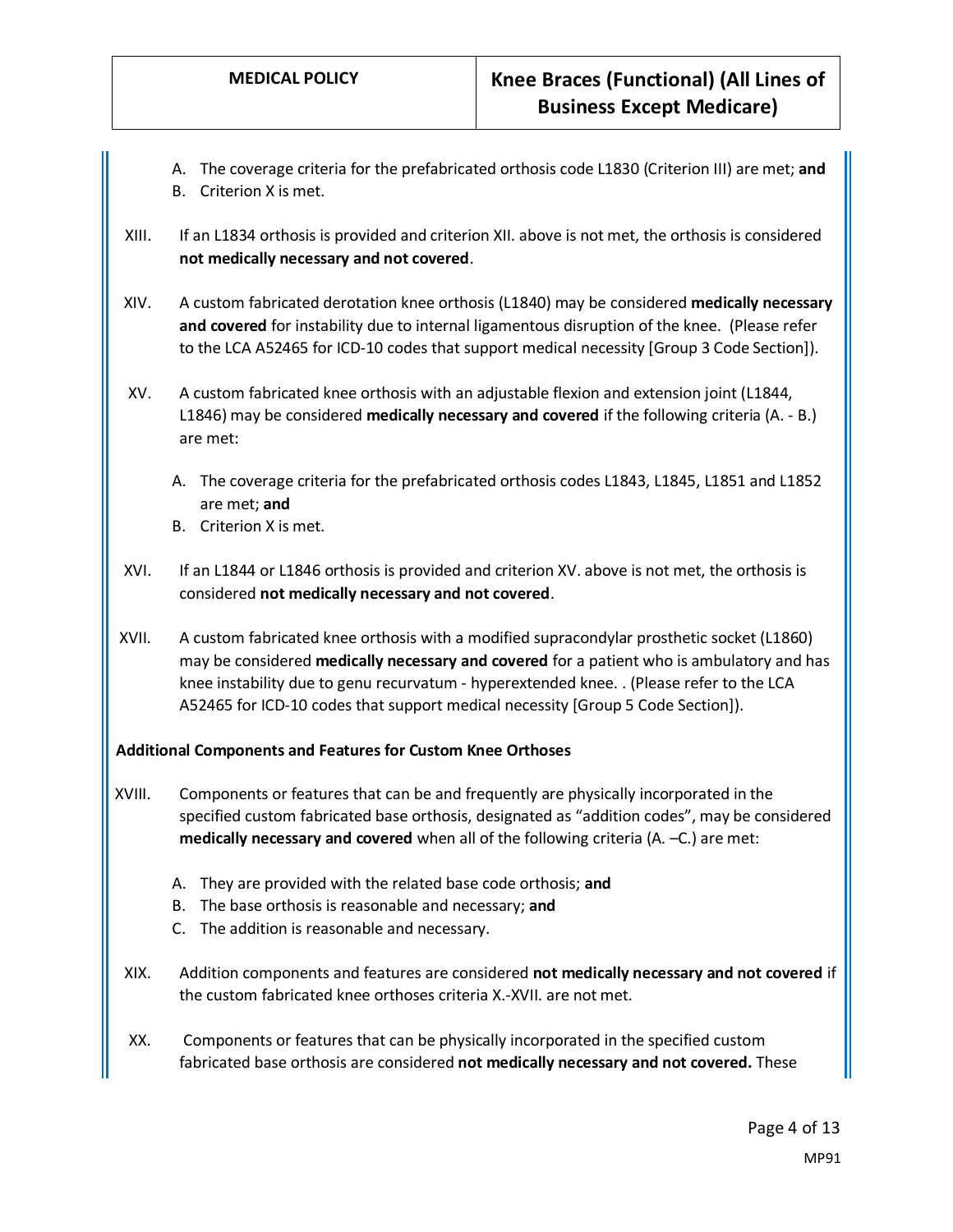addition codes, if they are billed with the related base code, will be denied as not reasonable and necessary. (Se[e Billing Guidelines](#page-8-0) for complete code list).

#### **Miscellaneous**

- XXI. Heavy duty knee joint codes (L2385, L2395) may be considered **medically necessary and covered** for patients who weigh more than 300 pounds.
- XXII. Concentric adjustable torsion style mechanisms used to assist knee joint extension (L2999) may be considered **medically necessary and covered** for patients who require knee extension assist in the absence of any co-existing joint contracture.
- XXIII. Concentric adjustable torsion style mechanisms used for the treatment of contractures (E1810) may be considered **medically necessary and covered**.

Link to Policy Summary

## <span id="page-4-0"></span>**POLICY GUIDELINES**

#### **Definitions**

Note: A contracture is distinguished from the temporary loss of range of motion of a joint following injury, surgery, casting, or other immobilization.

Knee flexion contracture: a condition in which there is shortening of the muscles and/or tendons with the resulting inability to bring the knee to 0 degrees extension or greater (i.e., hyperextension) by passive range of motion. (0 degrees knee extension is when the femur and tibia are in alignment in a horizontal plane).

Knee extension contracture: a condition in which there is shortening of the muscles and/or tendons with the resulting inability to bring the knee to 80 degrees flexion or greater by passive range of motion.

Knee Orthoses: are rigid or semi-rigid devices, which are used for the purpose of supporting a weak or deformed body member or restricting or eliminating motion in a diseased or injured part of the body.

Custom Fabricated item: is an item that is individually made for a specific patient. No other patient would be able to use this item. A custom fabricated item is a device which is fabricated based on clinically derived and rectified castings, tracings, measurements, and/or other images (such as X-rays) of the body part. The fabrication may involve using calculations, templates, and components. This process requires the use of basic materials including, but not limited to, plastic, metal, leather, or cloth in the form of uncut or unshaped sheets, bars, or other basic forms and involves substantial work such as vacuum forming, cutting, bending, molding, sewing, drilling, and finishing prior to fitting on the patient.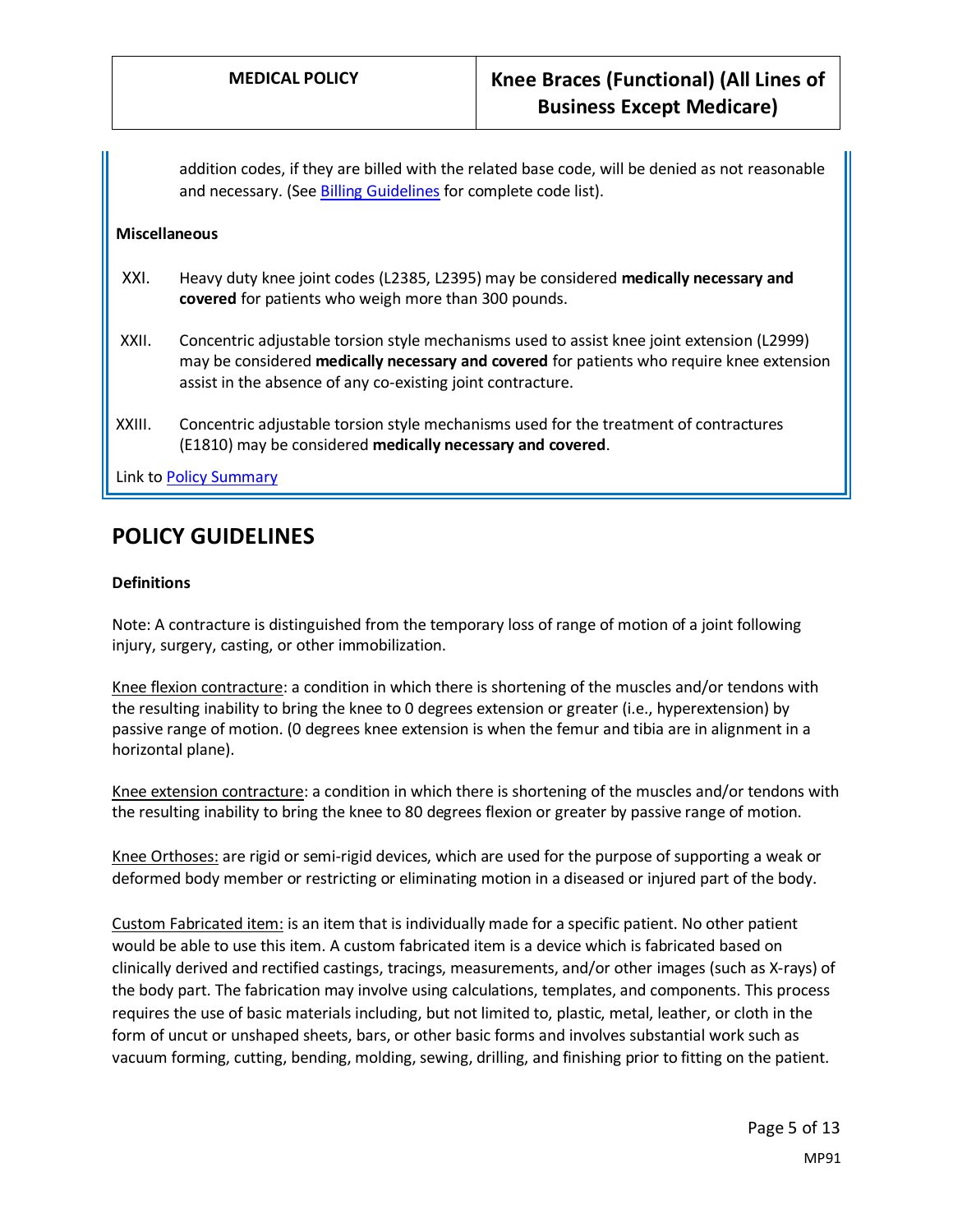#### Custom fitted orthotics are:

- Devices that are prefabricated.
- They may or may not be supplied as a kit that requires some assembly. Assembly of the item and/or installation of add-on components and/or the use of some basic materials in preparation of the item does not change classification from OTS to custom fitted.
- Classification as custom fitted requires substantial modification for fitting at the time of delivery in order to provide an individualized fit, i.e., the item must be trimmed, bent, molded (with or without heat), or otherwise modified resulting in alterations beyond minimal self-adjustment.
- This fitting at delivery does require expertise of a certified orthotist or an individual who has equivalent specialized training in the provision of orthosis to fit the item to the individual.

#### Molded-to-Patient-Model

A particular type of custom fabricated device in which either:

- An impression (usually by means of a plaster or fiberglass cast) of the specific body part is made directly on the patient, and this impression is then used to make a positive model of the body part from which the final product is crafted; or
- A digital image of the patient's body part is made using Computer-Aided Design-Computer-Aided Manufacturing (CAD-CAM) systems software. This technology includes specialized probes/digitizers and scanners that create a computerized positive model, and then direct milling equipment to carve a positive model. The device is then individually fabricated and molded over the positive model of the patient.

#### Positive Model of the Patient

A positive model is an exact replica of the actual body part for which the custom fabricated is being constructed. A positive model can be produced by any of these methods:

- Molded-to-patient-model is a negative impression taken of the patient's body member and a positive model rectification is constructed;
- CAD-CAM system, by use of digitizers, transmits surface contour data to software that the practitioner uses to rectify or modify the model on the computer screen. The data depicting the modified shape is electronically transmitted to a commercial milling machine that carves the rectified model; or
- Direct formed model is one in which the patient serves as the positive model. The device is constructed over the model of the patient and is then fabricated to the patient. The completed custom fabrication is checked and all necessary adjustments are made.

Fabrication of an orthosis using molding, CAD/CAM, or similar technology without the creation of a positive model is considered to be a prefabricated orthosis.

#### Specialized Training

Specialized training is defined as training that provides the knowledge, skills, and experience in the provision of orthotics in compliance with all applicable Federal and State licensure and regulatory requirements.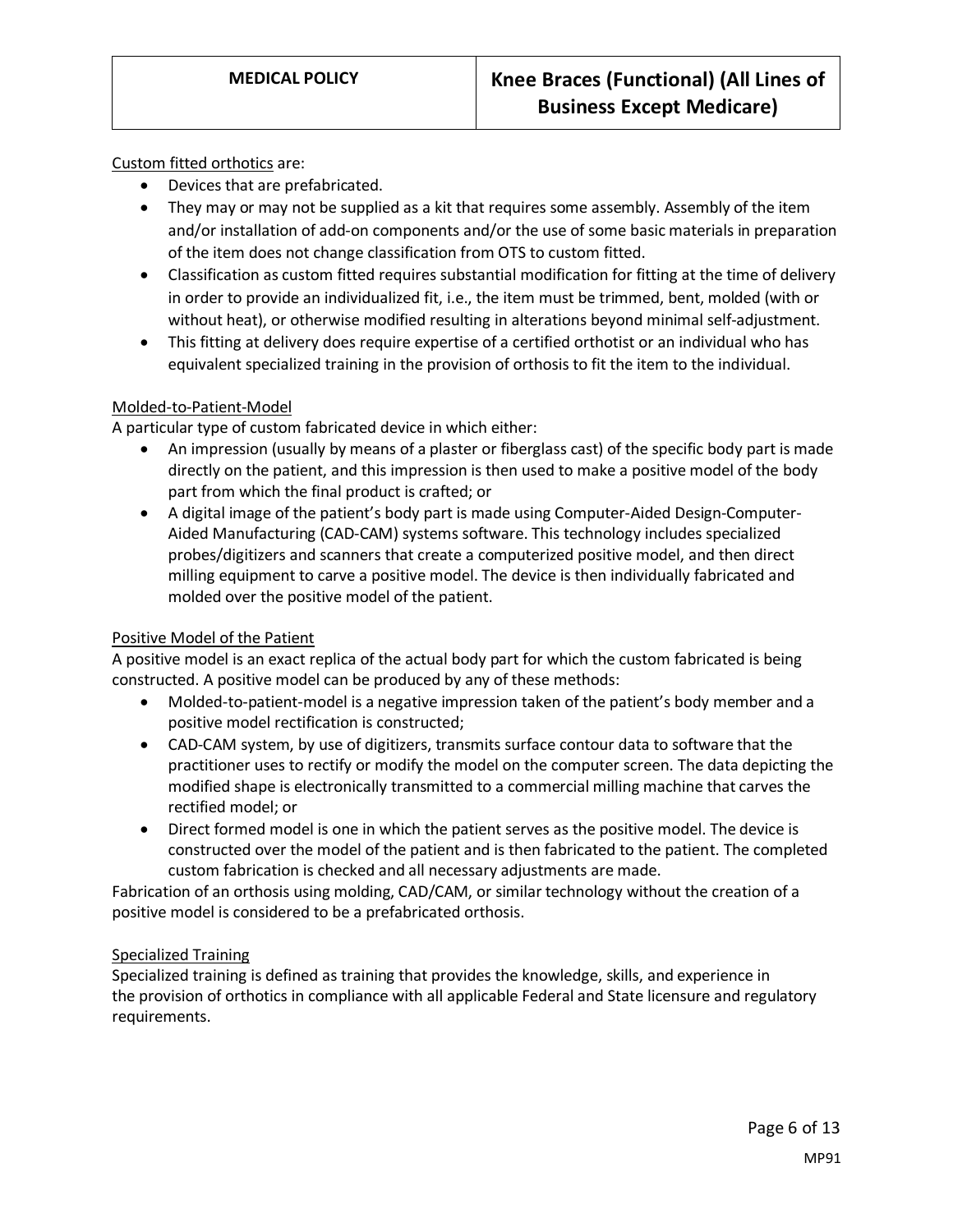#### Off-the-shelf (OTS) orthotics are:

- Items that are prefabricated.
- They may or may not be supplied as a kit that requires some assembly. Assembly of the item and/or installation of add-on components and/or the use of some basic materials in preparation of the item does not change classification from OTS to custom fitted.
- OTS items require minimal self-adjustment for fitting at the time of delivery for appropriate use and do not require expertise in trimming, bending, molding, assembling, or customizing to fit an individual.
- This fitting does not require expertise of a certified orthotist or an individual who has specialized training in the provision of orthoses to fit the item to the individual beneficiary. The term "minimal self-adjustment" is defined at 42 CFR §414.402 as an adjustment the beneficiary, caretaker for the beneficiary, or supplier of the device can perform and that does not require the services of a certified orthotist (that is, an individual who is certified by the American Board for Certification in Orthotics and Prosthetics, Inc., or by the Board for Orthotist/Prosthetist Certification) or an individual who has specialized training. For example, adjustment of straps and closures, bending or trimming for final fit or comfort (not all-inclusive) fall into this category.

Use of CAD/CAM or similar technology to create an orthosis without a positive model of the patient may be considered as OTS if the final fitting upon delivery to the patient requires minimal self-adjustment as described in this section.

| The following chart reflects the reasonable useful inetime or prefat |         |
|----------------------------------------------------------------------|---------|
| L1810                                                                | 1 year  |
| L1812                                                                | 1 year  |
| L <sub>1820</sub>                                                    | 1 year  |
| L1830                                                                | 1 year  |
| L1831                                                                | 2 years |
| L1832                                                                | 2 years |
| L1833                                                                | 2 years |
| L <sub>1836</sub>                                                    | 3 years |
| L1843                                                                | 3 years |
| L1845                                                                | 3 years |
| L1850                                                                | 2 years |
| L1851                                                                | 3 years |
| L1852                                                                | 3 years |
|                                                                      |         |

#### **Reasonable Useful Lifetime Chart**

The following chart reflects the reasonable useful lifetime of prefabricated Knee Orthoses:

The reasonable useful lifetime of custom fabricated orthosis is 3 years.

• Replacement during the "reasonable useful lifetime," is covered if the item is lost or irreparably damaged. Replacement for other reasons, including but not limited to irreparable wear, during the period of reasonable useful lifetime is denied as noncovered. L-coded additions to knee orthoses (L2275, L2320, L2330, L2385, L2390, L2395, L2397, L2405, L2415, L2425, L2430, L2492, L2750, L2755, L2780, L2785, L2795, L2800, L2810, L2820, L2830, K0672) will be denied as noncovered when the base orthosis is noncovered.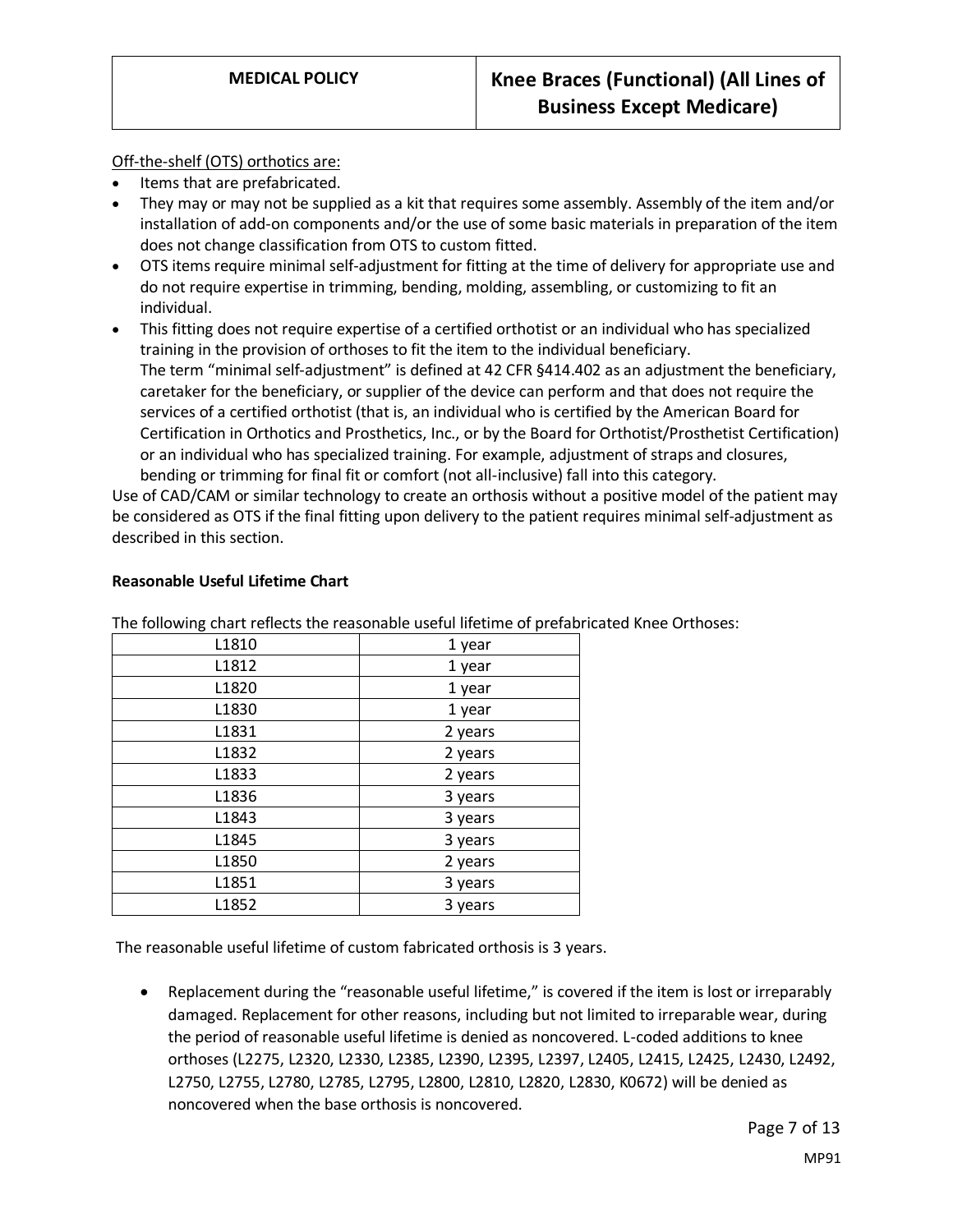Repairs to a covered orthosis are covered when they are necessary to make the orthosis functional. The reason for the repair must be documented in the supplier's record. If the expense for repairs exceeds the estimated expense of providing another entire orthosis, no payment will be made for the amount in excess.

## **BILLING GUIDELINES**

|                   | <b>Base Code   Addition Codes - Eligible for Separate Payment</b> |
|-------------------|-------------------------------------------------------------------|
| L1810             | None                                                              |
| L <sub>1812</sub> | None                                                              |
| L1820             | None                                                              |
| L1830             | None                                                              |
| L1831             | None                                                              |
| L1832             | L2397, L2795, L2810                                               |
| L1833             | L2397, L2795, L2810                                               |
| L1836             | None                                                              |
| L1843             | L2385, L2395, L2397                                               |
| L <sub>1845</sub> | L2385, L2395, L2397, L2795                                        |
| L1847             | None                                                              |
| L1848             | None                                                              |
| L1850             | L2397                                                             |
| L1851             | L2385, L2395, L2397                                               |
| L1852             | L2385, L2395, L2397, L2795                                        |

**Additional Components and Features for Prefabricated Knee Orthoses**

<span id="page-7-0"></span>**Components or features that can be physically incorporated in the specified prefabricated base orthosis but are considered not medically necessary and not covered:**

|       | <b>Base Code   Addition Codes - Not Reasonable and Necessary</b> |
|-------|------------------------------------------------------------------|
| L1810 | L2397                                                            |
| L1812 | L2397                                                            |
| L1820 | L2397                                                            |
| L1830 | L2397                                                            |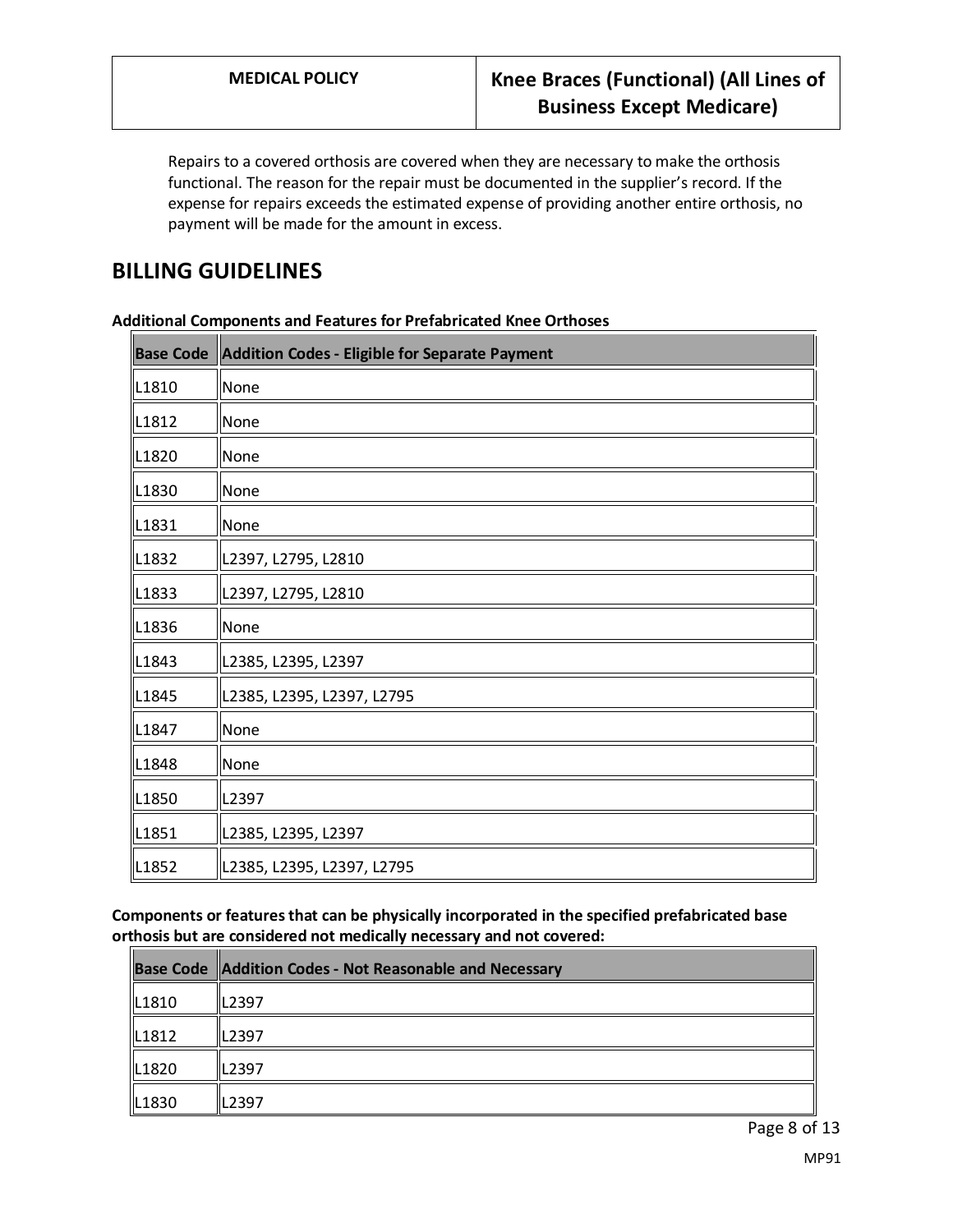| L1831             | L2397, L2795               |
|-------------------|----------------------------|
| L <sub>1832</sub> | L2405, L2415, L2492, L2785 |
| L1833             | L2405, L2415, L2492, L2785 |
| L1836             | L2397                      |
| L1843             | L2405, L2492, L2785        |
| L <sub>1845</sub> | L2405, L2415, L2492, L2785 |
| L1847             | L2397, L2795               |
| L1848             | L2397, L2795               |
| L <sub>1850</sub> | L2275                      |
| L1851             | L2405, L2492, L2785        |
| L1852             | L2405, L2415, L2492, L2785 |

#### **Additional Components and Features for Prefabricated Knee Orthoses**

|       | <b>Base Code</b> Addition Codes – Eligible for Separate Payment                    |
|-------|------------------------------------------------------------------------------------|
| L1834 | L2795                                                                              |
| L1840 | L2385, L2390, L2395, L2397, L2405, L2415, L2425, L2430, L2492, L2755, L2785, L2795 |
| L1844 | L2385, L2390, L2395, L2397, L2405, L2492, L2755, L2785                             |
| L1846 | L2385, L2390, L2395, L2397, L2405, L2415, L2492, L2755, L2785, L2795, L2800        |
| L1860 | None                                                                               |

<span id="page-8-0"></span>**Components or features that can be physically incorporated in the specified custom fabricated base orthosis but are considered not medically necessary and not covered:**

|                   | <b>Base Code</b> Addition Codes - Not Reasonable and Necessary |
|-------------------|----------------------------------------------------------------|
| L1834             | L2397, L2800                                                   |
| L <sub>1840</sub> | L2275, L2800                                                   |
| L <sub>1844</sub> | None                                                           |
| L <sub>1846</sub> | None                                                           |
| L1860             | L2397                                                          |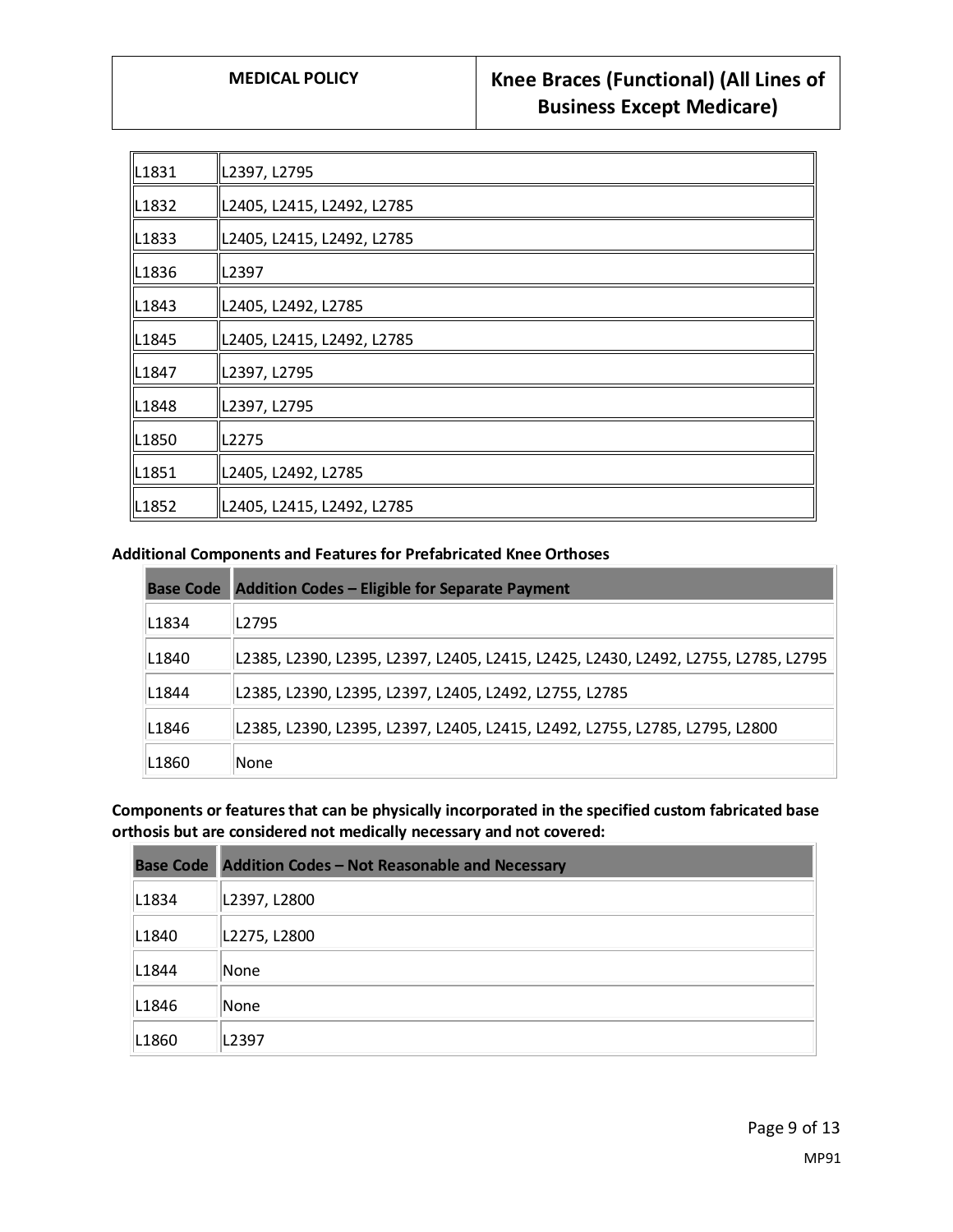- Brace sleeves (A9270) used in conjunction with orthoses are noncovered because they are not used to support a weak or deformed body member or to restrict or eliminate motion in a diseased or injured part of the body (i.e., it does not meet the definition of a brace).
- There is no separate payment if CAD-CAM technology is used to fabricate an Orthosis. Reimbursement is included in the allowance of the codes for custom fabricated orthoses.

- Evaluation of the beneficiary, measurement and/or casting, and fitting/adjustments of the orthosis are included in the allowance for the orthosis. There is no separate payment for these services.

Please see Local Coverage Article: Knee Orthoses - Policy Article (A52465) for additional coding guidelines. 2

# **HCPCS CODES**

| <b>All Lines of Business</b>    |                                                                                                                                                                                                                                                                   |
|---------------------------------|-------------------------------------------------------------------------------------------------------------------------------------------------------------------------------------------------------------------------------------------------------------------|
| <b>Not Covered</b>              |                                                                                                                                                                                                                                                                   |
| A4467                           | Belt, strap, sleeve, garment, or covering, any type                                                                                                                                                                                                               |
| A9270                           | Non-covered item or service                                                                                                                                                                                                                                       |
| L1847                           | Knee orthosis, double upright with adjustable joint, with inflatable air support<br>chamber(s), prefabricated item that has been trimmed, bent, molded, assembled, or<br>otherwise customized to fit a specific patient by an individual with expertise           |
| L1848                           | Knee orthosis, double upright with adjustable joint, with inflatable air support<br>chamber(s), prefabricated, off-the-shelf                                                                                                                                      |
| <b>All Lines of Business</b>    |                                                                                                                                                                                                                                                                   |
| No Prior Authorization Required |                                                                                                                                                                                                                                                                   |
| K0672                           | Addition to lower extremity orthosis, removable soft interface, all components,<br>replacement only, each                                                                                                                                                         |
| L1810                           | Knee orthosis, elastic with joints, prefabricated item that has been trimmed, bent,<br>molded, assembled, or otherwise customized to fit a specific patient by an individual<br>with expertise                                                                    |
| L1812                           | Knee orthosis, elastic with joints, prefabricated, off-the-shelf                                                                                                                                                                                                  |
| L1820                           | Knee orthosis, elastic with condylar pads and joints, with or without patellar control,<br>prefabricated, includes fitting and adjustment                                                                                                                         |
| L1830                           | Knee orthosis, immobilizer, canvas longitudinal, prefabricated, off-the-shelf                                                                                                                                                                                     |
| L1831                           | Knee orthosis, locking knee joint(s), positional orthosis, prefabricated, includes fitting<br>and adjustment                                                                                                                                                      |
| L1832                           | Knee orthosis, adjustable knee joints (unicentric or polycentric), positional orthosis, rigid<br>support, prefabricated item that has been trimmed, bent, molded, assembled, or<br>otherwise customized to fit a specific patient by an individual with expertise |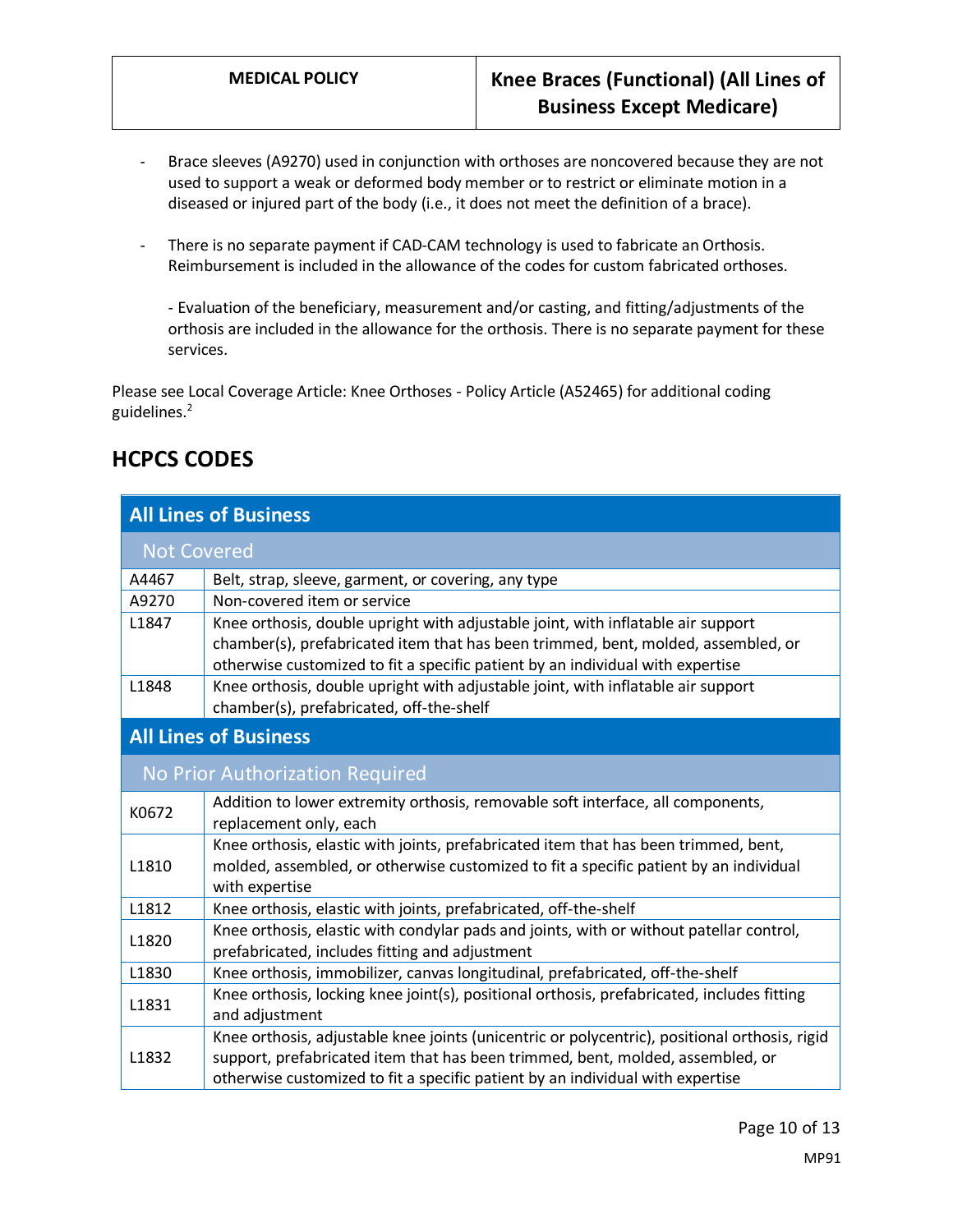# **MEDICAL POLICY Knee Braces (Functional) (All Lines of Business Except Medicare)**

| L1833 | Knee orthosis, adjustable knee joints (unicentric or polycentric), positional orthosis, rigid<br>support, prefabricated, off-the shelf                                                                                                                                                                                                                                 |
|-------|------------------------------------------------------------------------------------------------------------------------------------------------------------------------------------------------------------------------------------------------------------------------------------------------------------------------------------------------------------------------|
| L1834 | Knee orthosis, without knee joint, rigid, custom fabricated                                                                                                                                                                                                                                                                                                            |
| L1836 | Knee orthosis, rigid, without joint(s), includes soft interface material, prefabricated, off-<br>the-shelf                                                                                                                                                                                                                                                             |
| L1840 | Knee orthosis, derotation, medial-lateral, anterior cruciate ligament, custom fabricated                                                                                                                                                                                                                                                                               |
| L1843 | Knee orthosis, single upright, thigh and calf, with adjustable flexion and extension joint<br>(unicentric or polycentric), medial-lateral and rotation control, with or without<br>varus/valgus adjustment, prefabricated item that has been trimmed, bent, molded,<br>assembled, or otherwise customized to fit a specific patient by an individual with<br>expertise |
| L1844 | Knee orthosis, single upright, thigh and calf, with adjustable flexion and extension joint<br>(unicentric or polycentric), medial-lateral and rotation control, with or without<br>varus/valgus adjustment, custom fabricated                                                                                                                                          |
| L1845 | Knee orthosis, double upright, thigh and calf, with adjustable flexion and extension joint<br>(unicentric or polycentric), medial-lateral and rotation control, with or without<br>varus/valgus adjustment, prefabricated item that has been trimmed, bent, molded,<br>assembled, or otherwise customized to fit a specific patient by an individual with<br>expertise |
| L1846 | Knee orthosis, double upright, thigh and calf, with adjustable flexion and extension joint<br>(unicentric or polycentric), medial-lateral and rotation control, with or without<br>varus/valgus adjustment, custom fabricated                                                                                                                                          |
| L1850 | Knee orthosis, swedish type, prefabricated, off-the-shelf                                                                                                                                                                                                                                                                                                              |
| L1851 | Knee orthosis (ko), single upright, thigh and calf, with adjustable flexion and extension<br>joint (unicentric or polycentric), medial-lateral and rotation control, with or without<br>varus/valgus adjustment, prefabricated, off-the-shelf                                                                                                                          |
| L1852 | Knee orthosis (ko), double upright, thigh and calf, with adjustable flexion and extension<br>joint (unicentric or polycentric), medial-lateral and rotation control, with or without<br>varus/valgus adjustment, prefabricated, off-the-shelf                                                                                                                          |
| L1860 | Knee orthosis, modification of supracondylar prosthetic socket, custom fabricated (sk)                                                                                                                                                                                                                                                                                 |
| L2275 | Addition to lower extremity, varus/valgus correction, plastic modification, padded/lined                                                                                                                                                                                                                                                                               |
| L2320 | Addition to lower extremity, non-molded lacer, for custom fabricated orthosis only                                                                                                                                                                                                                                                                                     |
| L2330 | Addition to lower extremity, lacer molded to patient model, for custom fabricated<br>orthosis only                                                                                                                                                                                                                                                                     |
| L2385 | Addition to lower extremity, straight knee joint, heavy duty, each joint                                                                                                                                                                                                                                                                                               |
| L2390 | Addition to lower extremity, offset knee joint, each joint                                                                                                                                                                                                                                                                                                             |
| L2395 | Addition to lower extremity, offset knee joint, heavy duty, each joint                                                                                                                                                                                                                                                                                                 |
| L2397 | Addition to lower extremity orthosis, suspension sleeve                                                                                                                                                                                                                                                                                                                |
| L2405 | Addition to knee joint, drop lock, each                                                                                                                                                                                                                                                                                                                                |
| L2415 | Addition to knee lock with integrated release mechanism (bail, cable, or equal), any<br>material, each joint                                                                                                                                                                                                                                                           |
| L2425 | Addition to knee joint, disc or dial lock for adjustable knee flexion, each joint                                                                                                                                                                                                                                                                                      |
| L2430 | Addition to knee joint, ratchet lock for active and progressive knee extension, each joint                                                                                                                                                                                                                                                                             |
| L2492 | Addition to knee joint, lift loop for drop lock ring                                                                                                                                                                                                                                                                                                                   |
| L2750 | Addition to lower extremity orthosis, plating chrome or nickel, per bar                                                                                                                                                                                                                                                                                                |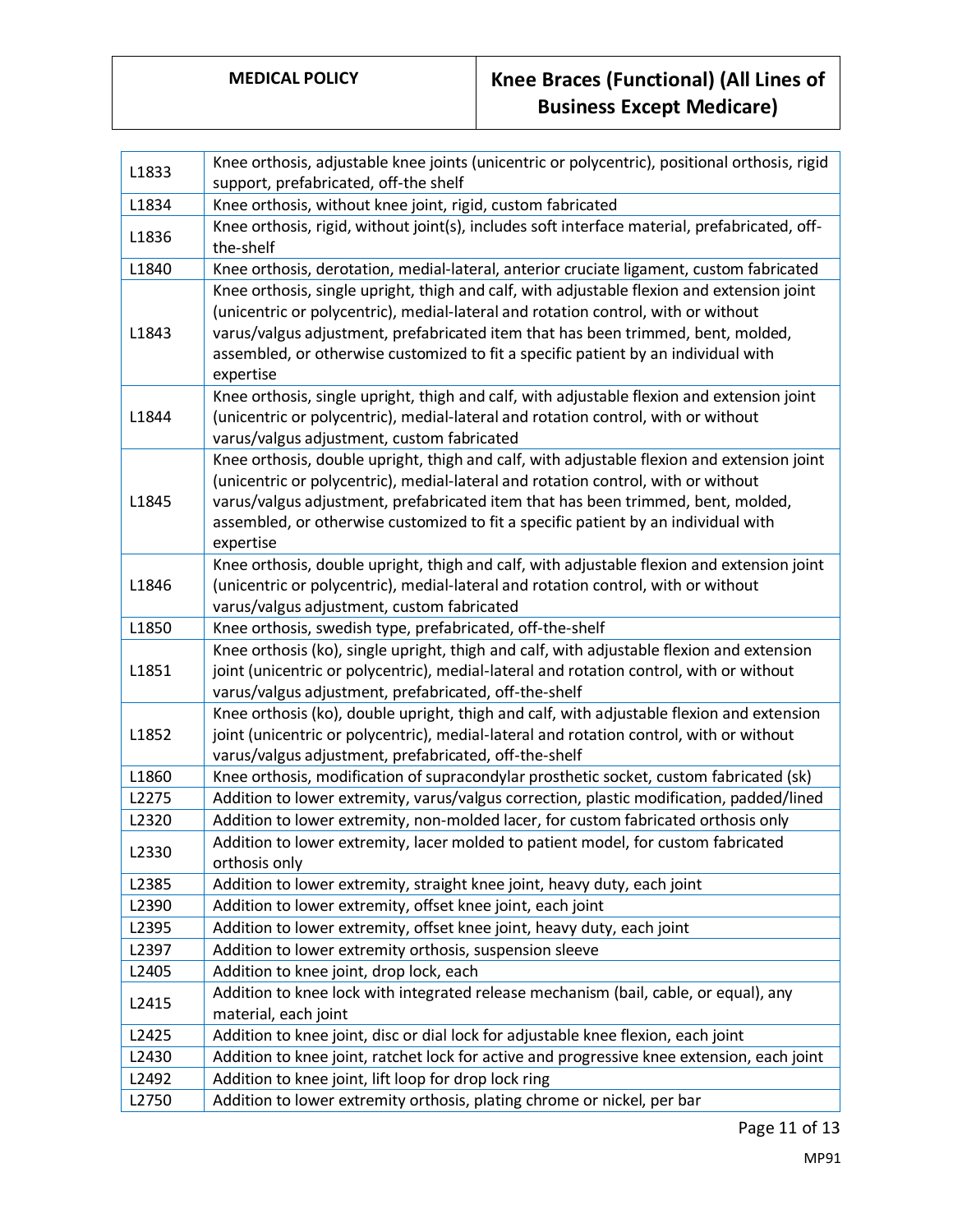# **MEDICAL POLICY Knee Braces (Functional) (All Lines of Business Except Medicare)**

| L2755 | Addition to lower extremity orthosis, high strength, lightweight material, all hybrid<br>lamination/prepreg composite, per segment, for custom fabricated orthosis only |
|-------|-------------------------------------------------------------------------------------------------------------------------------------------------------------------------|
| L2780 | Addition to lower extremity orthosis, non-corrosive finish, per bar                                                                                                     |
| L2785 | Addition to lower extremity orthosis, drop lock retainer, each                                                                                                          |
| L2795 | Addition to lower extremity orthosis, knee control, full kneecap                                                                                                        |
| L2800 | Addition to lower extremity orthosis, knee control, knee cap, medial or lateral pull, for<br>use with custom fabricated orthosis only                                   |
| L2810 | Addition to lower extremity orthosis, knee control, condylar pad                                                                                                        |
| L2820 | Addition to lower extremity orthosis, soft interface for molded plastic, below knee<br>section                                                                          |
| L2830 | Addition to lower extremity orthosis, soft interface for molded plastic, above knee<br>section                                                                          |
| L2999 | Lower extremity orthoses, not otherwise specified                                                                                                                       |
| L4002 | Replacement strap, any orthosis, includes all components, any length, any type                                                                                          |
| L4205 | Repair of orthotic device, labor component, per 15 minutes                                                                                                              |
| L4210 | Repair of orthotic device, repair or replace minor parts                                                                                                                |
| L9900 | Orthotic and prosthetic supply, accessory, and/or service component of another HCPCS<br>"L"; code                                                                       |

# **INSTRUCTIONS FOR USE**

Company Medical Policies serve as guidance for the administration of plan benefits. Medical policies do not constitute medical advice nor a guarantee of coverage. Company Medical Policies are reviewed annually and are based upon published, peer-reviewed scientific evidence and evidence-based clinical practice guidelines that are available as of the last policy update. The Companies reserve the right to determine the application of Medical Policies and make revisions to Medical Policies at any time. Providers will be given at least 60-days notice of policy changes that are restrictive in nature.

The scope and availability of all plan benefits are determined in accordance with the applicable coverage agreement. Any conflict or variance between the terms of the coverage agreement and Company Medical Policy will be resolved in favor of the coverage agreement.

# **REGULATORY STATUS**

### Mental Health Parity Statement

Coverage decisions are made on the basis of individualized determinations of medical necessity and the experimental or investigational character of the treatment in the individual case. In cases where medical necessity is not established by policy for specific treatment modalities, evidence not previously considered regarding the efficacy of the modality that is presented shall be given consideration to determine if the policy represents current standards of care.